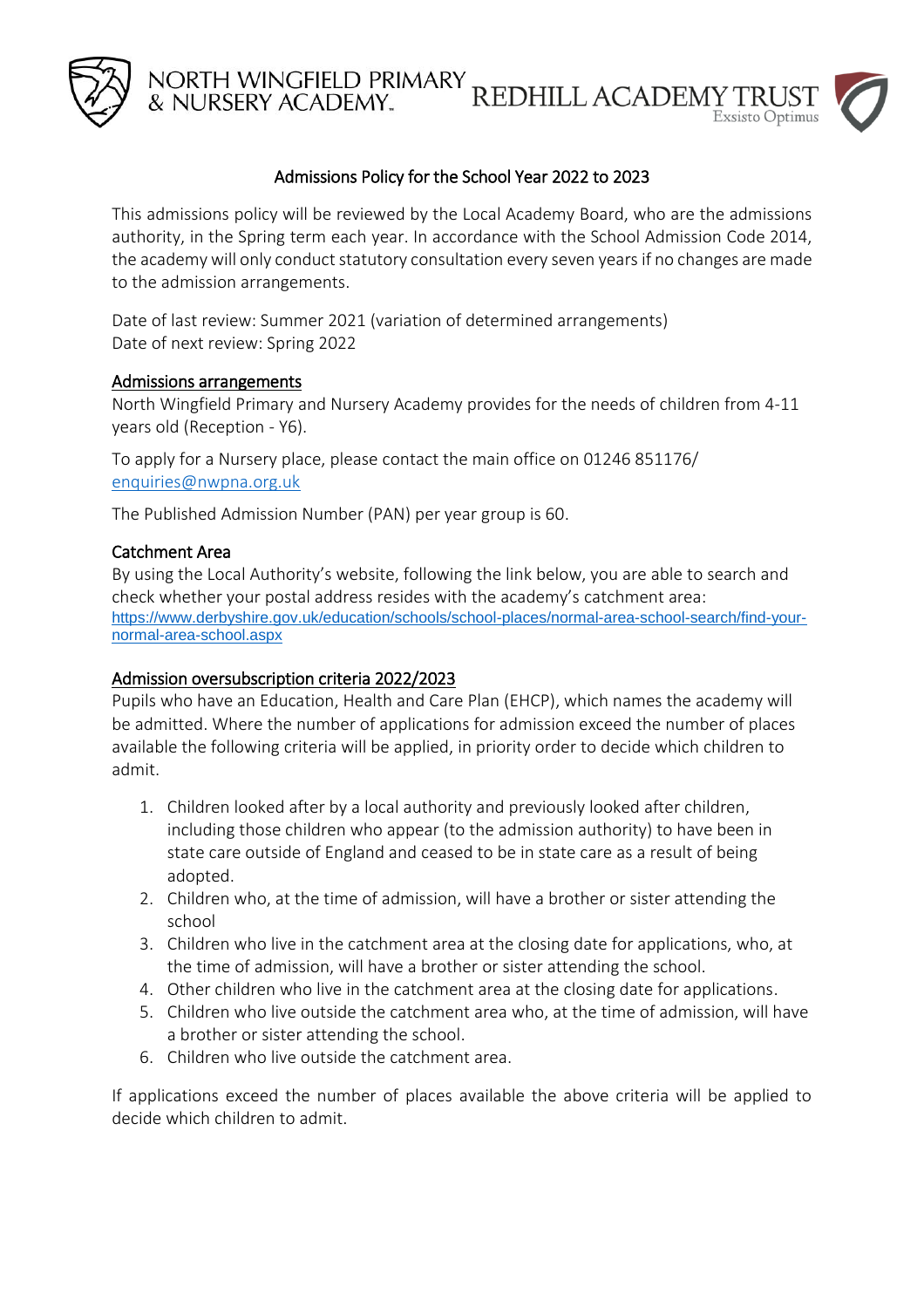Within each of the criteria, priority will be given to children who live nearest to the school as the crow flies (by straight line). Distances are measured from the main administrative point at the school campus to an address point (using eastings and northings as defined by Ordnance Survey) to the child's home using the local authority's computerised distance measuring software. Where two or more applicants are equal in all respects, lots will be drawn and independently verified. If a child is offered a place as a result of random allocation (drawing lots) and also has a sibling from a multiple birth, the other child/children will also be offered a place.

### Late applications

Late applications are those submitted after the closing date for the coordinated admissions scheme and will be dealt with in accordance with the home Local Authority's coordinated scheme. Late applications will be considered as specified in the coordinated scheme providing the applicant can provide evidence that they have moved into the area after the closing date for application or can establish at the time of completing the form that there were exceptional reasons for missing the closing date. Examples include family bereavement, hospitalisation and family trauma. Supporting evidence may be required. More information on the Local Authority coordinated scheme can be found at[:](https://www.nottinghamshire.gov.uk/education/school-admissions)

[https://www.derbyshire.gov.uk/education/schools/school-places/normal-area-school-search/find-your](https://www.derbyshire.gov.uk/education/schools/school-places/normal-area-school-search/find-your-normal-area-school.aspx)[normal-area-school.aspx](https://www.derbyshire.gov.uk/education/schools/school-places/normal-area-school-search/find-your-normal-area-school.aspx)

### **Special consideration**

North Wingfield Primary and Nursery Academy will consider applications where the application can be supported by written evidence from a doctor, social worker or other relevant professional stating why a particular school is the only school, which could cater for the child's particular needs. The evidence must be presented at the time of application.

- For information provided before the closing date for intake applications, the appropriate designated officers will consider each case and decide the allocation of any such place on the basis of written evidence. Where it is agreed that a particular school is the only school that could meet a child's needs, the application will have priority following the allocation of looked after and previously looked after children.
- For information provided after the closing date and for all in-year applications, the appropriate designated officers will consider each case. If it is agreed that a particular school is the only school that could meet a child's needs, the application will have priority after looked after and previously looked after children. If the school is oversubscribed the application will have priority on the waiting list after the initial allocation of places.

Where a request for special consideration is not approved:

- For information provided before the closing date for intake applications, a decision will not be communicated and the application will be considered in line with the published admission oversubscription criteria.
- For information provided after the closing date and for all in-year applications, a decision based on the evidence provided will be communicated to the applicant.

### Waiting list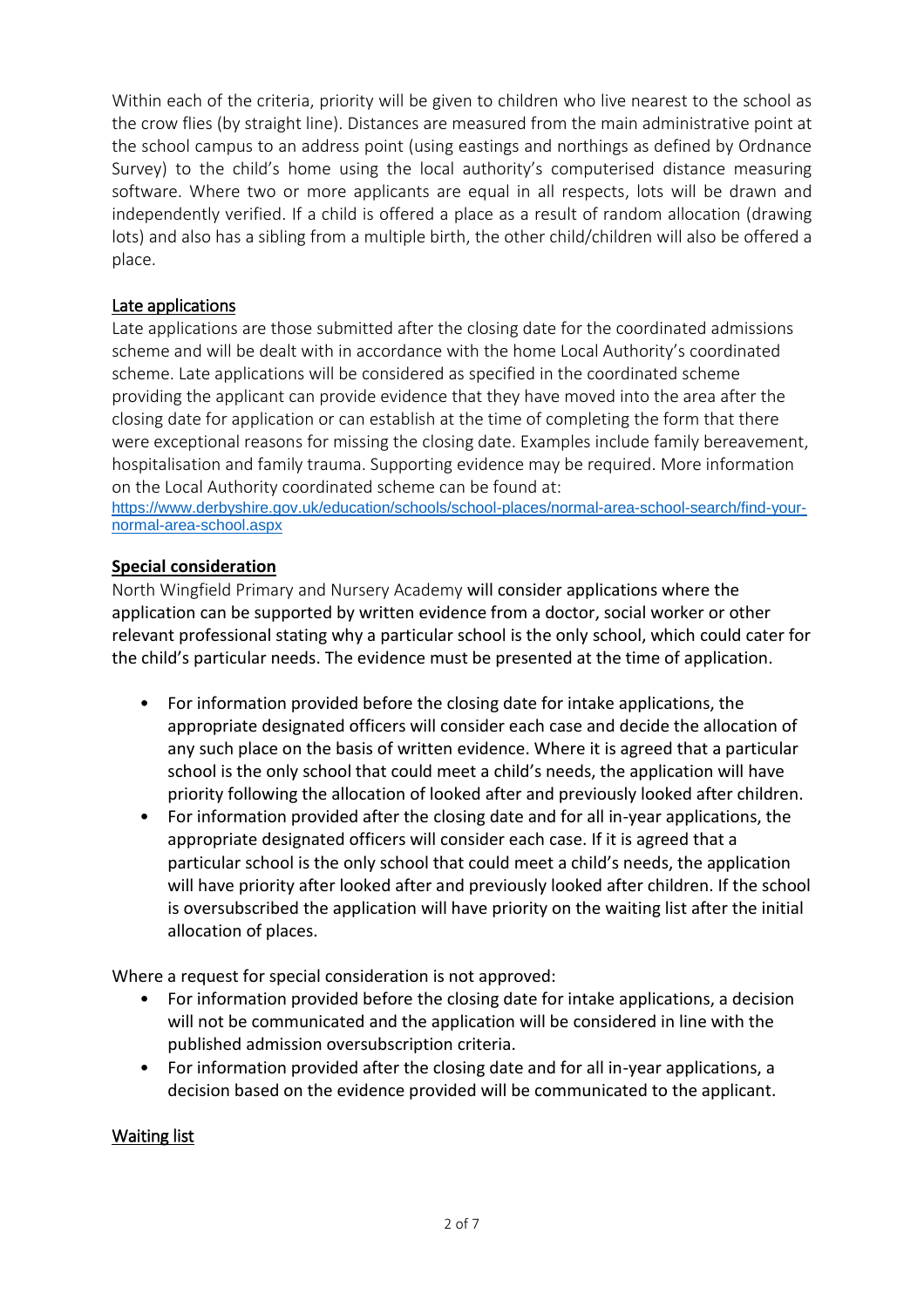If, after the offer of places has been made up to the PAN, the academy is over-subscribed, all unsuccessful applications will automatically be placed on the waiting list which will be administrated by the governors of the academy for the duration of the co-ordinated admission scheme. The position on this waiting list will be determined by the academy's published over-subscription criteria, each added child will require the list to be re-ranked in accordance with this. Once the coordinated scheme is closed, the waiting list will remain open until 31 August.

## Right of Appeal

Parents have the right to an independent appeals panel if you are not happy with the outcome of your application. Repeat applications in the same academic year will not be considered unless this is a significant and material change in circumstances. The deadline for lodging appeals allows appellants at least 20 school days from the date of notification that an application was unsuccessful to prepare and lodge your written appeal. Please address this to the Admission Officer and submit to the school.

### In Year Applications

In year applications need to be made directly to the academy. Application forms are available on our website http://www.northwingfield.derbyshire.sch.uk/

### PRIMARY SCHOOLS ONLY

Allocation of places for children about to start school for the first time is decided through implementation of the governors' previously determined over subscription criteria but coordinated by Derbyshire County Council. Application forms can be obtained from Derbyshire County Council., [www.derbyshire.gov.uk](http://www.derbyshire.gov.uk/)

Applications for admission to year groups other than the intake year group will be considered in relation to the published admission limit, which applied when the year group was first admitted to the school. If places are available within the year group, the child will be admitted. If there are more applications than places available, the previously outlined oversubscription criteria will be used to determine which child can be offered a place.

A waiting list will be in operation for all other years where the academy receives more applications than places available. The waiting lists will remain open whilst the number of places in the year group is full, or until the end of the academic year.

Where the number of pupils in a particular year group falls below the published admission number, the person whose name appears first on that particular year group's waiting list will be offered a place. A child's position on this waiting list will be determined by the application of the academy's published oversubscription criteria.

Parents of children who are on the waiting list will be contacted at the start of each half term to establish if they wish to remain on the waiting list. Parents are welcome to ask what position they currently hold on the list. However, because the academy constantly receives applications for admission throughout the year, the waiting list is continually being reordered.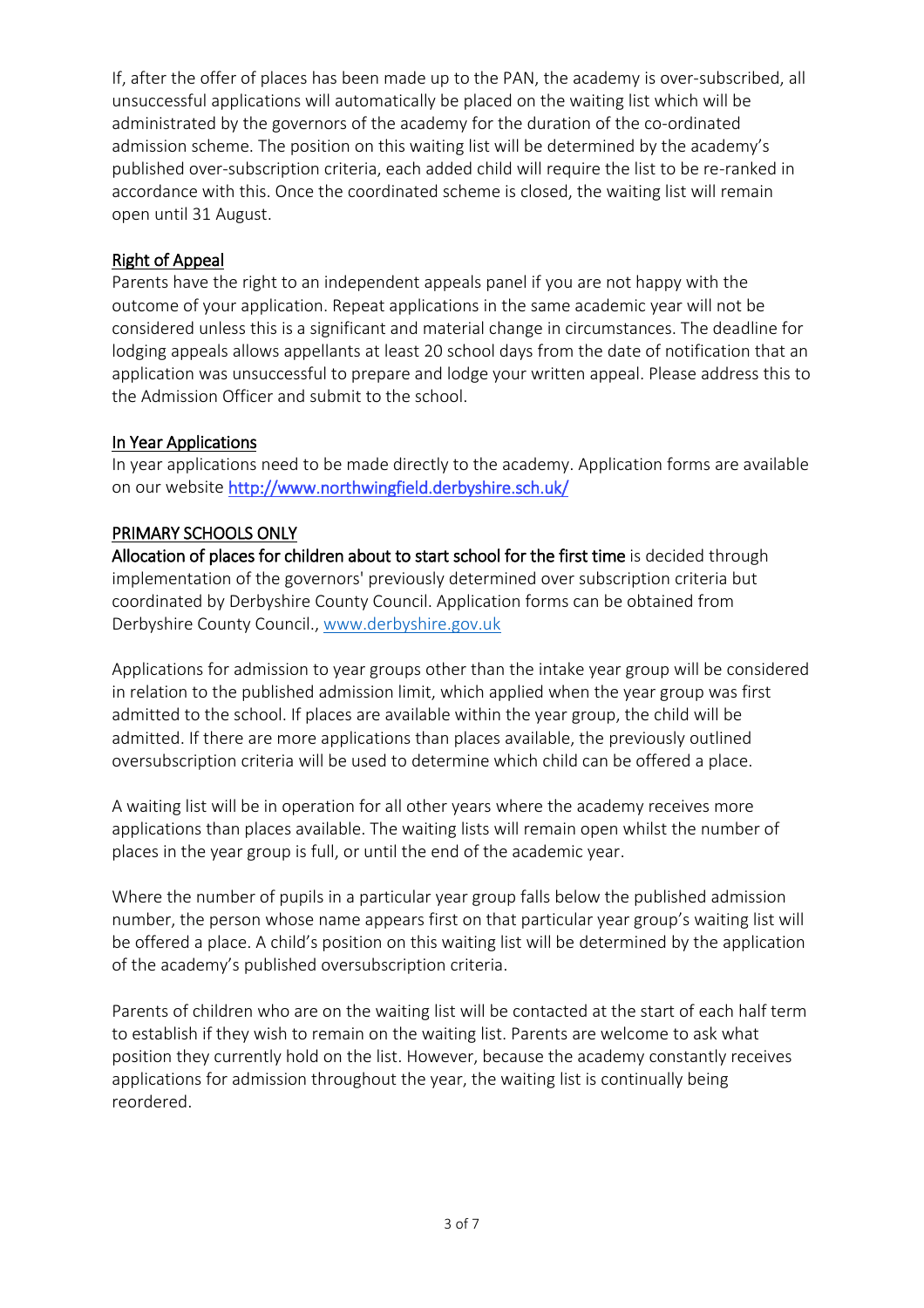Parents need to be aware that their position on the list may rise and fall over time and therefore a higher position on the list is not necessarily a good indicator of the likelihood of a place being offered. Length of time on the waiting list will not be a factor in offering a place, as their position on the list will be determined by the academy's published over-subscription criteria – each added child will require the list to be re-ranked in accordance with this.

Children who are the subject of a direction by a Local Authority to admit or who are allocated to the academy in accordance with the In-Year Fair Access Protocols, will take precedence over those children on a waiting list.

The governors use the same definitions (sibling, parent, home address) as those of Derbyshire County Council – these are published in the "Admissions to schools: guide for parents". [https://www.derbyshire.gov.uk/education/schools/school-places/primary](https://www.derbyshire.gov.uk/education/schools/school-places/primary-admissions/parentsguide/parents-guide-to-primary-admissions.aspx)[admissions/parentsguide/parents-guide-to-primary-admissions.aspx](https://www.derbyshire.gov.uk/education/schools/school-places/primary-admissions/parentsguide/parents-guide-to-primary-admissions.aspx)

Some admission authorities use definitions that are different from those of North Wingfield Primary and Nursery Academy and Derbyshire County Council. It is important, therefore, that you read the admission oversubscription criteria for individual schools carefully.

North Wingfield Primary and Nursery Academy and Derbyshire County Council, as admissions authorities, use the following definitions:-

### Home Address/Residence

The child's place of residence is taken to be the parental home, other than in the case of children fostered by a local authority, where either the parental address or that of the foster parent may be used. If a child's parents live at separate addresses, the address where the child permanently spends at least three 'school' nights (that is, Sunday, Monday, Tuesday, Wednesday or Thursday) will be taken to be the place of residence. Addresses of other relatives or friends will not be considered as the place of residence, even if the child stays there for all or part of the week. Evidence that a child's place of residence is permanent may also be sought and this should prove that a child lived at the address at the time of the application. Informal arrangements between parents will not be taken into consideration.

For families of service personnel with a confirmed posting to the area or crown servants returning from overseas to live in the area, we will accept a Unit postal address or quartering area address for a service child.

### Looked After and Previously Looked After Children

A 'looked after child' is a child who is (a) in the care of a local authority, or (b) being provided with accommodation by a local authority in the exercise of their social services functions (see the definition in Section 22(1) of the Children Act 1989) at the time of making an application to a school. Previously looked after children are children who were looked after, but ceased to be so because they were adopted (or became subject to a child arrangements order or special guardianship order). Further references to previously looked after children means such children who were adopted (or subject to child arrangements orders or special guardianship orders) immediately following having been looked after and those children who appear (to the admission authority) to have been in state care outside of England and ceased to be in state care as a result of being adopted.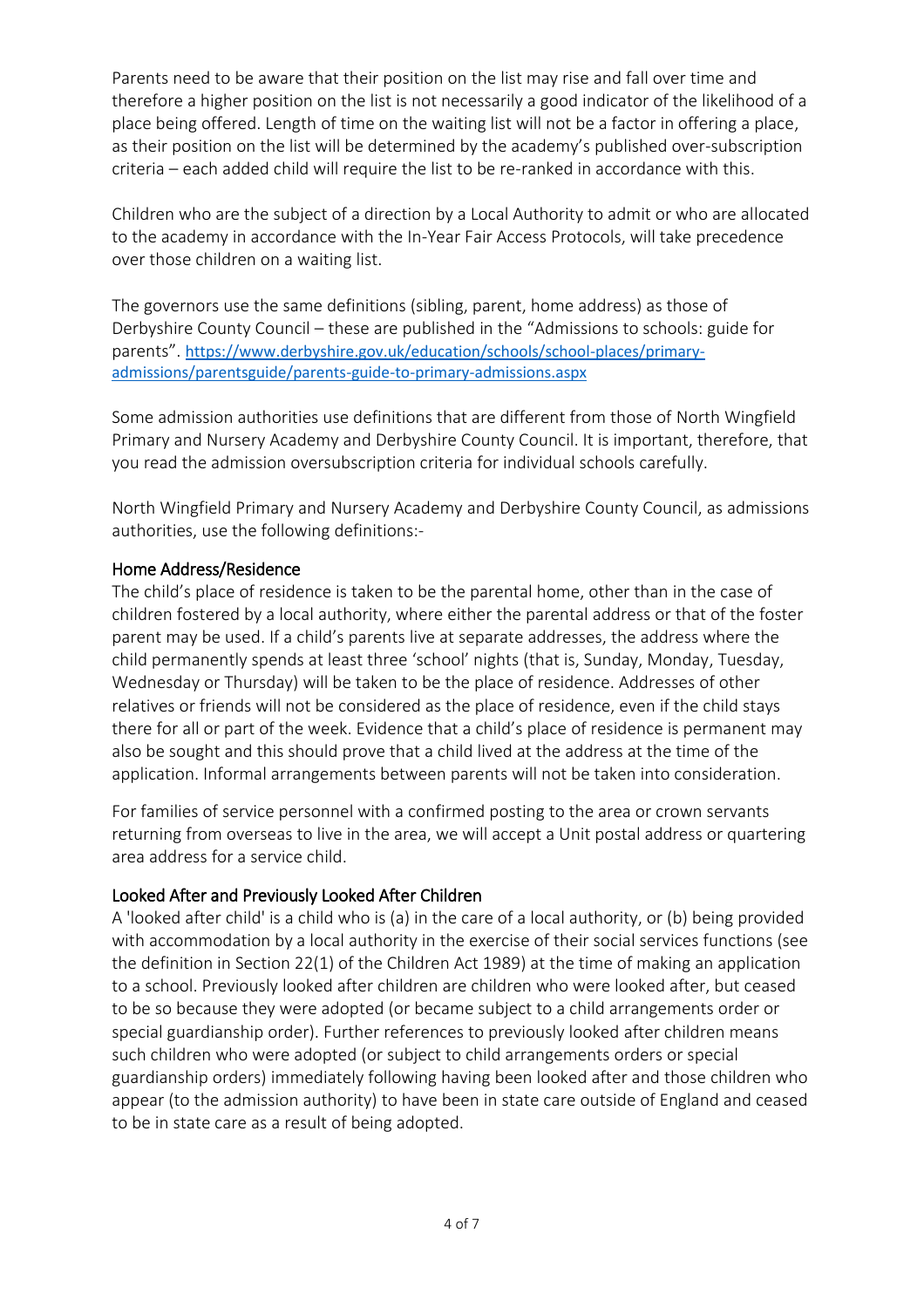- A child is regarded as having been in state care outside of England if they were in the care of or were accommodated by a public authority, a religious organisation, or any other provider of care whose sole or main purpose is to benefit society.
- Children who were adopted under the Adoption Act 1976 and children who were adopted under section 46 of the Adoption and Children Act 2002.
- Child arrangements orders are defined in section 8 of the Children Act 1989, as amended by section 12 of the Children and Families Act 2014. Child arrangements orders replace residence orders and any residence order in force prior to 22 April 2014 is deemed to be a child arrangements order. Section 14A of the Children Act 1989 defines a 'special guardianship order' as an order appointing one or more individuals to be a child's special guardian (or special guardians).

## Parents

- the mother of the child
- the father of the child where he was married to the mother either when the child was born or at a later date
- the father of the child if (since 1 December 2003) he was registered as the father on the birth certificate
- an adoptive parent
- any other person who has acquired 'parental responsibility' through the courts; evidence of this may be required.

The person making the application must hold parental responsibility. If those with parental responsibility are unable to agree on the preferences received by North Wingfield Primary and Nursery Academy or Derbyshire County Council, it may be necessary for parents to obtain further legal advice. North Wingfield Primary and Nursery Academy or Derbyshire County Council will continue to process an application unless legal documentation is provided that states an application cannot be processed. In cases where multiple applications are received for the same child, North Wingfield Primary and Nursery Academy or Derbyshire County Council will establish where the child lives for the majority of the time.

### Siblings (Brothers or Sisters)

- brothers and/or sisters who share the same parents(s)
- a half-brother, half-sister or legally adopted child living at the same address
- a child looked after by a local authority placed in a foster family with other school age children
- a stepchild or children who are not related but live as a family unit, where parents both live at the same address as the child.

### Multiple Births

Where one child of a multiple birth can be admitted, the other child/children will also be admitted.

### Infant Class Size

The law limits the size of an infant class (a class in which the majority of children will reach the age of 5, 6 and 7 during the school year) to 30 pupils per school teacher. The class size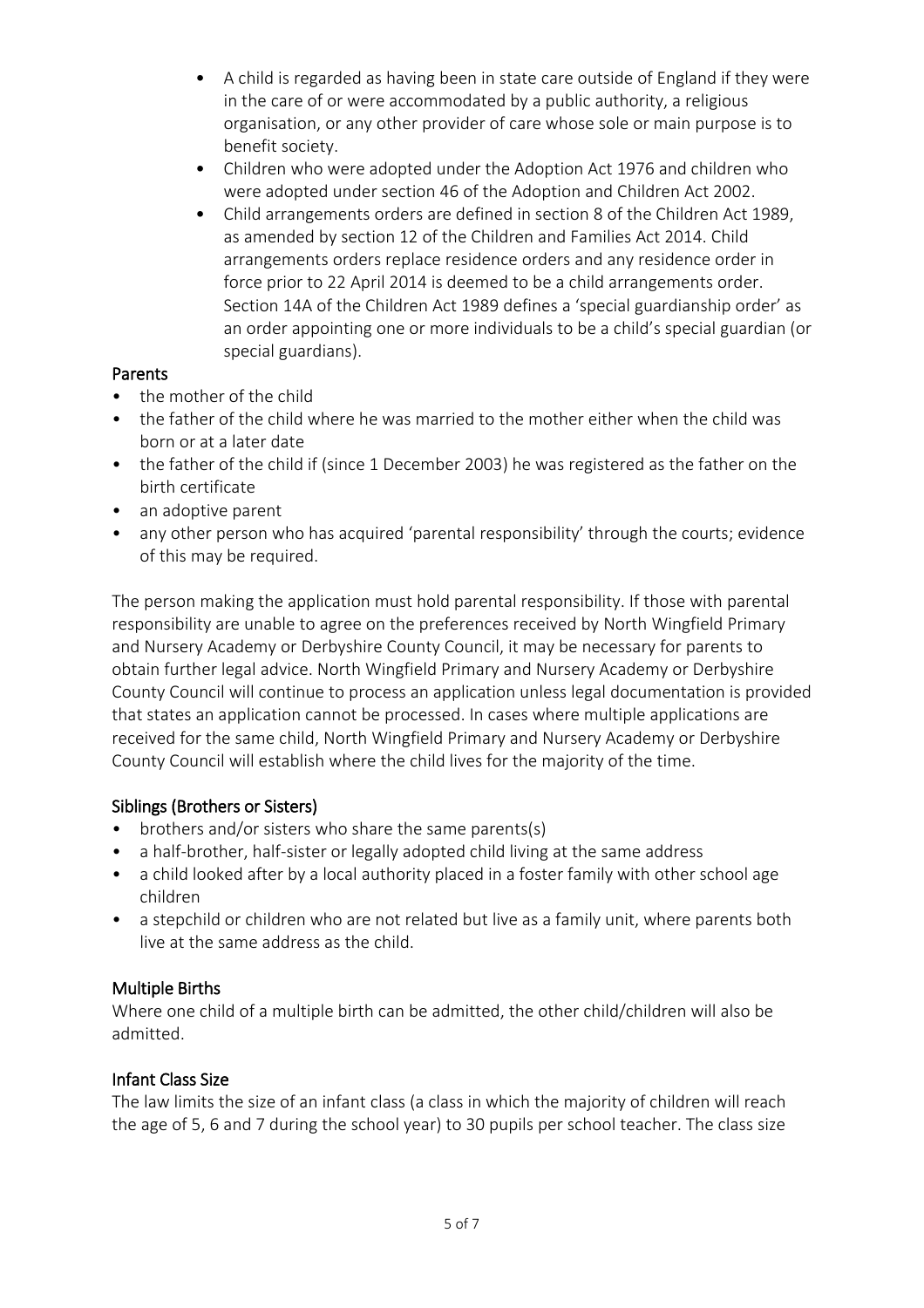legislation makes allowance for the entry of an additional child in certain limited circumstances. The School Admissions Code 2014 (section 2.15) sets out these exceptions. This information is also available at [www.dfe.gov.uk](http://www.dfe.gov.uk/)

Remember that if you are applying for a place and you have another child attending the academy in September 2022, you must include them as a sibling on your application if this will give you higher priority in the admission oversubscription criteria.

For the purposes of admissions, attending the academy means being on roll at the time of admission.

Further guidance on the way in which applications are dealt with can be found in the current Derbyshire County Council's Council website

<https://www.derbyshire.gov.uk/education/schools/school-places/apply-for-a-school-place.aspx> This also outlines how the co-ordinated admissions scheme and late applications are processed.

## Admission of Children Outside the Normal Age Group

Parents may seek a place for their child outside of their normal age group, for example, if the child is gifted and talented or has experienced problems such as ill health. In addition, the parents of a summer born child may choose not to send that child to school until the September following their fifth birthday and may request that they are admitted out of their normal age group – to reception rather than year 1.

Admission authorities must make clear in their admission arrangements the process for requesting admission out of the normal age group.

Admission authorities must make decisions on the basis of the circumstances of each case and in the best interests of the child concerned. This will include taking account of the parent's views; information about the child's academic, social and emotional development; where relevant, their medical history and the views of a medical professional; whether they have previously been educated out of their normal age group; and whether they may naturally have fallen into a lower age group if it were not for being born prematurely. They must also take into account the views of the head teacher of the academy/school concerned.

When informing a parent of their decision on the year group the child should be admitted to, the admission authority must set out clearly the reasons for their decision.

Where an admission authority agrees to a parent's request for their child to be admitted out of their normal age group and, as a consequence of that decision, the child will be admitted to a relevant age group (i.e. the age group to which pupils are normally admitted to the school) the local authority and admission authority must process the application as part of the main admissions round, unless the parental request is made too late for this to be possible, and on the basis of their determined admission arrangements only, including the application of oversubscription criteria where applicable. They must not give the application lower priority on the basis that the child is being admitted out of their normal age group.